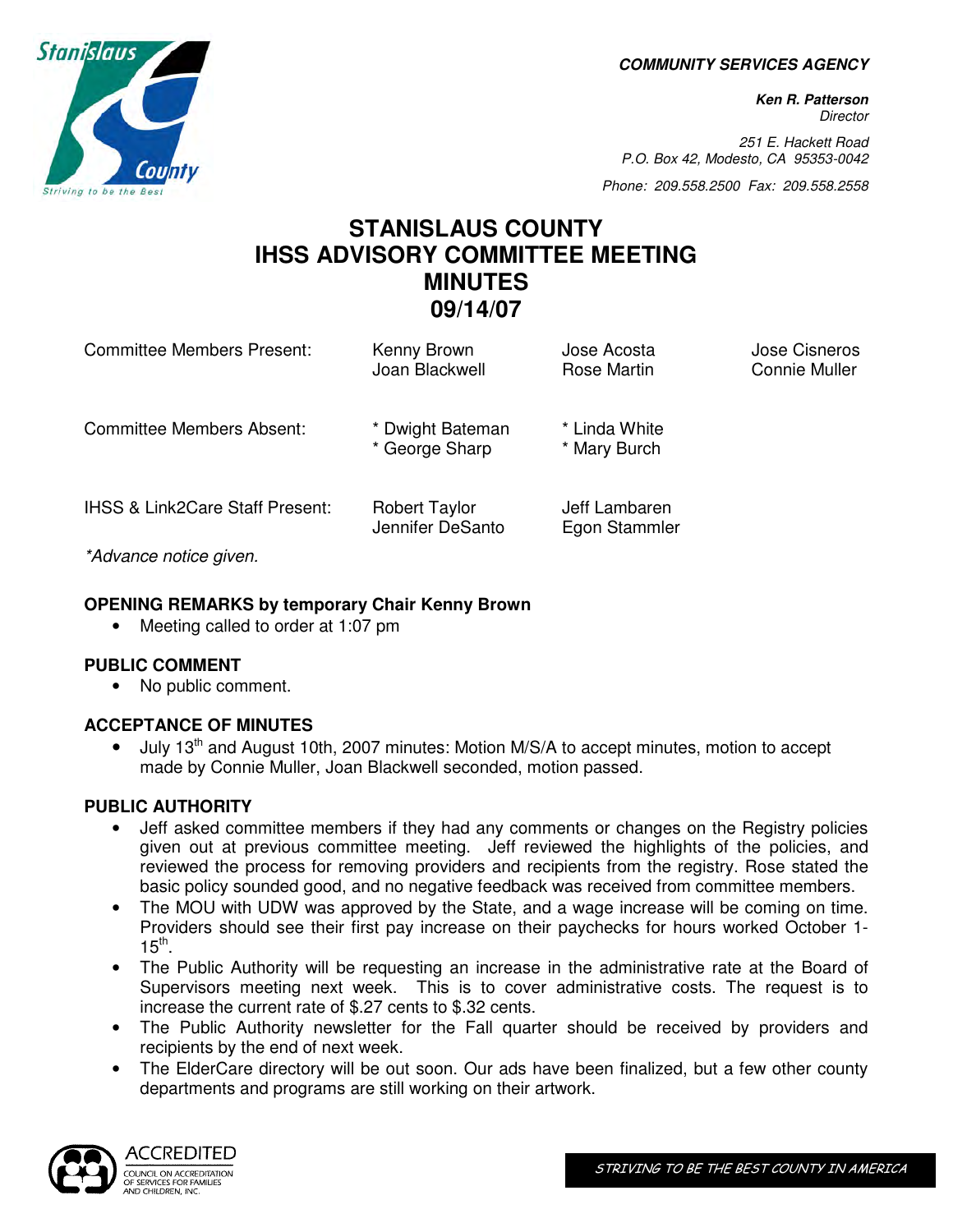• The IHSSAC Report to the Community has been sent to all Providers and Recipients on the program. Connie Muller reported she has received confirmation from community members that the report was received.

# **LEGISLATIVE UPDATE**

- The budget was approved by the legislature. There was a cut to APS monies, over \$12 million dollars were vetoed, which causes a big impact at the county level. Egon Stammler explained that these monies have been flat for quite a few years, so the costs of doing business have continued to increase, but funding has not.
- Jeff reported on bills that have been "enrolled". This means the bills have passed both houses, and are waiting to be signed by the governor. The following are enrolled:
- AB8 Healthcare Reform (Nunez). It is expected that the governor will veto this bill and regroup, presenting another bill to the legislature. This bill would require employers to contribute up to 7.5% of payroll to health insurance. This would impact Public Authorities, and result in an approximately \$1.2 million dollar increase to overall health care costs.
- SB945 NOA to Providers (Notice "Lite"). This bill would require IHSS Providers be notified of any changes to the hours authorized for Recipients they care for.
- AB182 Standardized Training for Public Authorities. This would require all Public Authorities to offer a core curriculum of training.
- AB1674 IHSS 5 County Pilot Project. This allowed counties to decide whether to offer IHSS registry services through the Public Authority or a contracting agency.
- SB434 was HELD this was the bill requesting the State increase participation in wages and benefits to a maximum of \$15.35 and contribute additional monies to the health insurance pool.
- SB692 was HELD this was the bill regarding Criminal Background Checks for non-IHSS providers. Non-IHSS participants could have access to fingerprinting and background checks through the Public Authorities for a reasonable fee.

## **COMMUNITY MARKETING UPDATE**

- A handout was given to community members of the ad that was suggested for outreach. The ad focuses on Advisory Committee membership. Connie Muller recommended the \$30 amount be taken off the ad, but Kenny felt it should stay. Connie also suggested putting on the ad that transportation is available. Committee agreed that transportation item should be added, and the rest of ad was approved as is.
- Jeff reported that the StART bus transit is willing to place the committee ads inside the buses for free, but the committee would have to pay the production costs for the ad. The committee felt this was a good means of advertising, and approved placement.
- Jeff reviewed the handout regarding pricing for different types of advertising in the community. The committee decided that interior ads on MAX buses would be a good means of advertising.
- The committee discussed the benefits of mailing a postcard directly to IHSS participants. Kenny recommended using NetPost for any mass mailings to the community. Kenny will spearhead the design for a postcard, and get further information and pricing regarding NetPost.
- Connie Muller suggested the bus bench would be a better means of advertising to our target audience than the bus exteriors. She suggested using the same ad presented, but cutting the second paragraph. Other members expressed an interest in this, and requested Jeff re-work the ad for the bus benches, and return with more information at the next meeting.
- Connie made a motion to approve interior bus ads for StART and MAX, Rose seconded, motion passed.
- Connie made a motion to send a postcard to IHSS Recipients and Providers once a design is finished (using the lowest postage costs available to us). Jose Acosta seconded the motion, motion passed.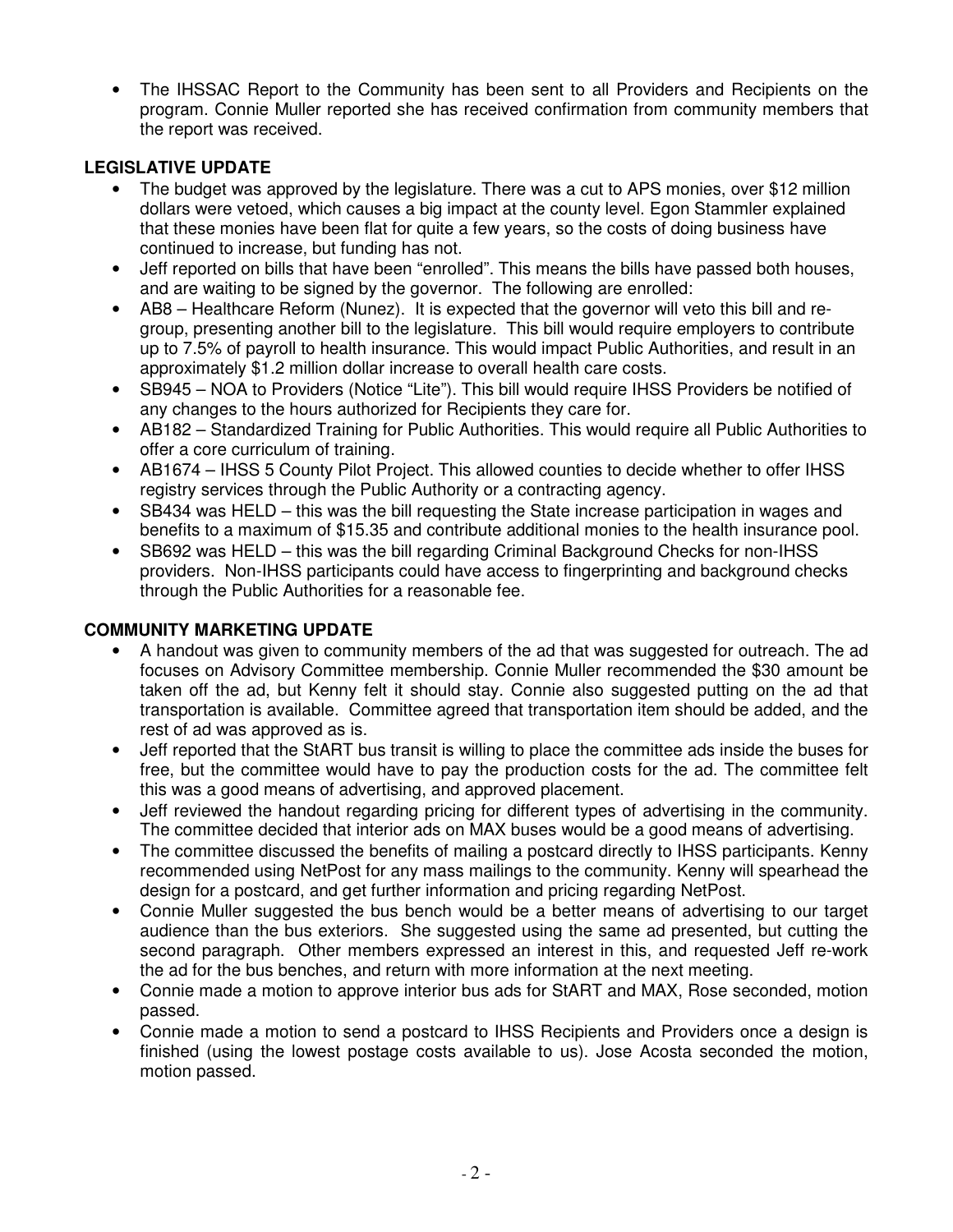#### **RETREAT PLANNING**

- Jennifer presented three options for meeting locations. The committee voted and approved Appetez restaurant in Modesto. The committee agreed that the retreat should be scheduled for January 12<sup>th</sup> from 10am to 3pm. Jennifer will confirm the date and time with the restaurant, and reserve the space if it is available.
- Jeff requested input on the agenda for the retreat. Suggestions included: Action Items for the upcoming year, review of ad responses (that are now in progress), and either a new member introduction portion or a new member outreach portion, depending on success of ad campaign. Committee members will discuss retreat topics and logistics in depth next month.

#### **GENERAL UPDATE**

• Kenny reported that using the DRS departments at Stan State and MJC would be a great place to advertise committee membership. He stated students may be able to get college credits for participating.

Meeting adjourned @ 1:56 PM, Jennifer DeSanto, Recorder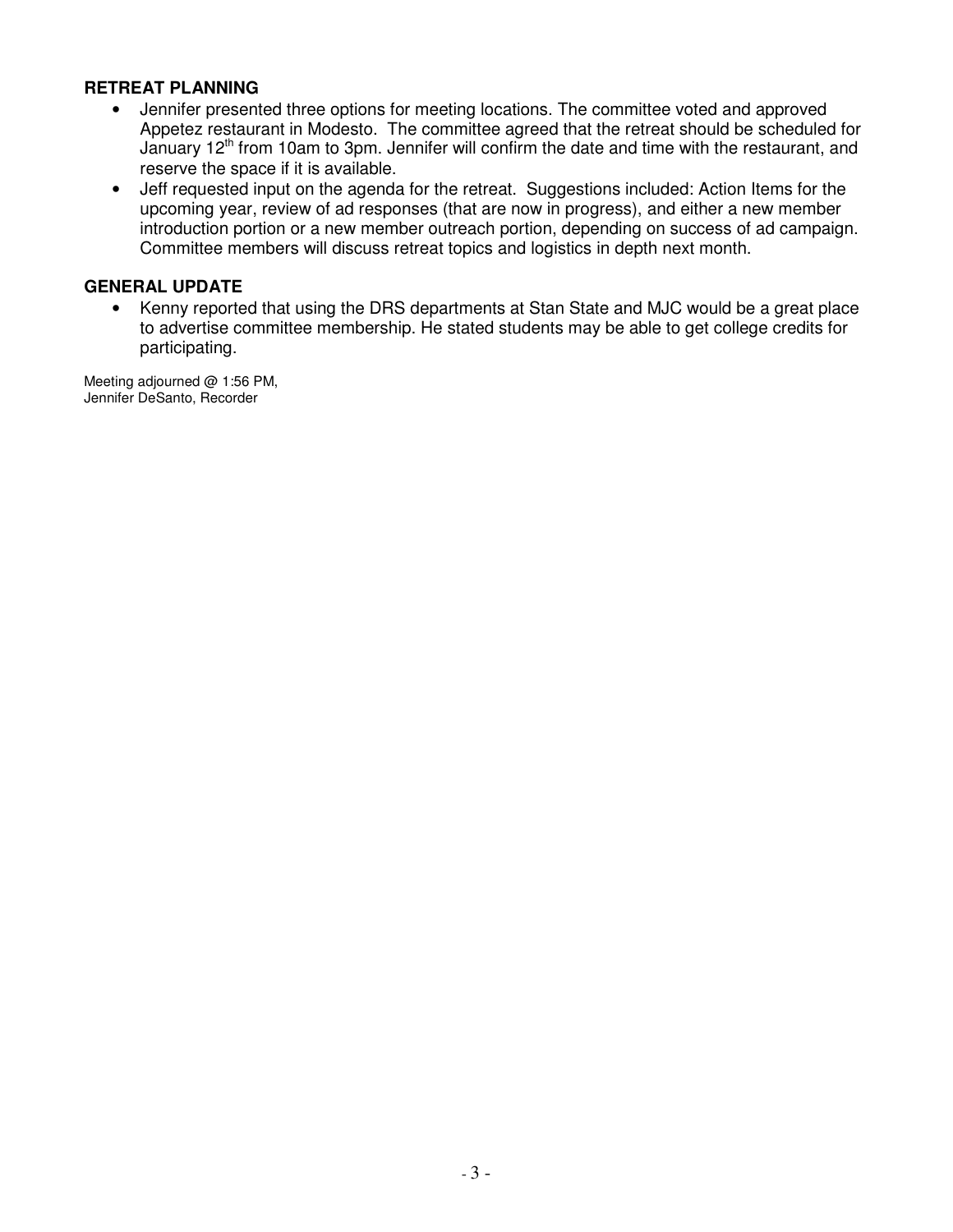# **IHSS AC Ad Costs 9-07**

| <b>Type</b><br>Length of Ad Approx. Cost<br><b>Description</b><br><b>Newspapers</b><br>15 day cost<br>Turlock Journal<br>Daily Rate<br>\$425<br>1/4 page ad, (Approx. \$3000 for 7 days) Published 2x per week<br>\$6,375<br>Ceres Courier<br>Daily Rate<br>\$205<br>1/4 page ad, (Approx. \$3000 for 14 days) Published Weds.<br>\$3,075<br>Manteca Bulletin<br>Daily Rate<br>\$205<br>1/4 page ad, (Approx. \$3000 for 14 days) Published daily<br>\$3,075<br>Oakdale Leader<br>Daily Rate<br>\$135<br>1/4 page ad, (Approx. \$3000 for 22 days) Published Weds.<br>\$2,025<br><b>Escalon Times</b><br>Daily Rate<br>\$100<br>1/4 page ad, (Approx. \$3000 for 30 days) Published Weds.<br>\$1,500<br><b>Riverbank News</b><br>Daily Rate<br>\$100<br>1/4 page ad, (Approx. \$3000 for 30 days) Published Weds.<br>\$1,500<br>Patterson Irrigator<br>Daily Rate<br>\$155<br>1/4 page ad, (Approx. \$3000 for 19 days) Published 2x per week<br>\$2,325<br>Modesto Bee<br>Sunday<br>\$2,500<br>1/4 page Classified section ad (non-"Modular")<br>\$37,500<br>Modesto Bee<br>Sunday<br>\$1,725<br>1/4 page Classified ad (Modular"-will run within a 30 day period, not a set date)<br>\$25,875<br>Modesto Bee<br>M-Sat<br>\$1,725<br>1/4 page Classified ad (quote doesn't specify if Modular or not)<br>\$25,875<br>Modesto Bee<br>Daily<br>\$500<br>1/8 page in "Life" section, standby (within 30 days)<br>\$7,500<br>Modesto Bee<br>Sunday<br>\$650<br>1/8 page in "Life" section, set date<br>\$9,750<br>Modesto Bee<br>$M-F$<br>\$620<br>1/8 page in "Life" section, set date<br>\$9,300<br>Penny Saver<br>Weekly<br>\$1,344<br>1/4 page ad, 300,000 circulation (All of Stanislaus, and some bordering towns)<br>\$2,600<br><b>Sporting Events</b><br>Modesto Nuts<br><b>Outdoor Field</b><br>\$5,750<br>9x18 ad board on the fence by the field, installation included (not production)<br>*All quotes are for<br>Scoreboard<br>\$7,500<br>Requires 3 year commitment, is on lower part of scoreboard by pitch count<br>the season, Apr.<br>1/2 Inning<br>\$2,000<br>"Sponsor" half an inning, where logo only is displayed at each game for 1/2 inning<br>through Aug/Sept.<br>Concourse<br>\$3,750<br>Displayed near concession stand<br>Ramp Runner<br>\$2,500 |
|----------------------------------------------------------------------------------------------------------------------------------------------------------------------------------------------------------------------------------------------------------------------------------------------------------------------------------------------------------------------------------------------------------------------------------------------------------------------------------------------------------------------------------------------------------------------------------------------------------------------------------------------------------------------------------------------------------------------------------------------------------------------------------------------------------------------------------------------------------------------------------------------------------------------------------------------------------------------------------------------------------------------------------------------------------------------------------------------------------------------------------------------------------------------------------------------------------------------------------------------------------------------------------------------------------------------------------------------------------------------------------------------------------------------------------------------------------------------------------------------------------------------------------------------------------------------------------------------------------------------------------------------------------------------------------------------------------------------------------------------------------------------------------------------------------------------------------------------------------------------------------------------------------------------------------------------------------------------------------------------------------------------------------------------------------------------------------------------------------------------------------------------------------------------------------------------------------------------------------------------------------------------------|
|                                                                                                                                                                                                                                                                                                                                                                                                                                                                                                                                                                                                                                                                                                                                                                                                                                                                                                                                                                                                                                                                                                                                                                                                                                                                                                                                                                                                                                                                                                                                                                                                                                                                                                                                                                                                                                                                                                                                                                                                                                                                                                                                                                                                                                                                            |
|                                                                                                                                                                                                                                                                                                                                                                                                                                                                                                                                                                                                                                                                                                                                                                                                                                                                                                                                                                                                                                                                                                                                                                                                                                                                                                                                                                                                                                                                                                                                                                                                                                                                                                                                                                                                                                                                                                                                                                                                                                                                                                                                                                                                                                                                            |
|                                                                                                                                                                                                                                                                                                                                                                                                                                                                                                                                                                                                                                                                                                                                                                                                                                                                                                                                                                                                                                                                                                                                                                                                                                                                                                                                                                                                                                                                                                                                                                                                                                                                                                                                                                                                                                                                                                                                                                                                                                                                                                                                                                                                                                                                            |
|                                                                                                                                                                                                                                                                                                                                                                                                                                                                                                                                                                                                                                                                                                                                                                                                                                                                                                                                                                                                                                                                                                                                                                                                                                                                                                                                                                                                                                                                                                                                                                                                                                                                                                                                                                                                                                                                                                                                                                                                                                                                                                                                                                                                                                                                            |
|                                                                                                                                                                                                                                                                                                                                                                                                                                                                                                                                                                                                                                                                                                                                                                                                                                                                                                                                                                                                                                                                                                                                                                                                                                                                                                                                                                                                                                                                                                                                                                                                                                                                                                                                                                                                                                                                                                                                                                                                                                                                                                                                                                                                                                                                            |
|                                                                                                                                                                                                                                                                                                                                                                                                                                                                                                                                                                                                                                                                                                                                                                                                                                                                                                                                                                                                                                                                                                                                                                                                                                                                                                                                                                                                                                                                                                                                                                                                                                                                                                                                                                                                                                                                                                                                                                                                                                                                                                                                                                                                                                                                            |
|                                                                                                                                                                                                                                                                                                                                                                                                                                                                                                                                                                                                                                                                                                                                                                                                                                                                                                                                                                                                                                                                                                                                                                                                                                                                                                                                                                                                                                                                                                                                                                                                                                                                                                                                                                                                                                                                                                                                                                                                                                                                                                                                                                                                                                                                            |
|                                                                                                                                                                                                                                                                                                                                                                                                                                                                                                                                                                                                                                                                                                                                                                                                                                                                                                                                                                                                                                                                                                                                                                                                                                                                                                                                                                                                                                                                                                                                                                                                                                                                                                                                                                                                                                                                                                                                                                                                                                                                                                                                                                                                                                                                            |
|                                                                                                                                                                                                                                                                                                                                                                                                                                                                                                                                                                                                                                                                                                                                                                                                                                                                                                                                                                                                                                                                                                                                                                                                                                                                                                                                                                                                                                                                                                                                                                                                                                                                                                                                                                                                                                                                                                                                                                                                                                                                                                                                                                                                                                                                            |
|                                                                                                                                                                                                                                                                                                                                                                                                                                                                                                                                                                                                                                                                                                                                                                                                                                                                                                                                                                                                                                                                                                                                                                                                                                                                                                                                                                                                                                                                                                                                                                                                                                                                                                                                                                                                                                                                                                                                                                                                                                                                                                                                                                                                                                                                            |
|                                                                                                                                                                                                                                                                                                                                                                                                                                                                                                                                                                                                                                                                                                                                                                                                                                                                                                                                                                                                                                                                                                                                                                                                                                                                                                                                                                                                                                                                                                                                                                                                                                                                                                                                                                                                                                                                                                                                                                                                                                                                                                                                                                                                                                                                            |
|                                                                                                                                                                                                                                                                                                                                                                                                                                                                                                                                                                                                                                                                                                                                                                                                                                                                                                                                                                                                                                                                                                                                                                                                                                                                                                                                                                                                                                                                                                                                                                                                                                                                                                                                                                                                                                                                                                                                                                                                                                                                                                                                                                                                                                                                            |
|                                                                                                                                                                                                                                                                                                                                                                                                                                                                                                                                                                                                                                                                                                                                                                                                                                                                                                                                                                                                                                                                                                                                                                                                                                                                                                                                                                                                                                                                                                                                                                                                                                                                                                                                                                                                                                                                                                                                                                                                                                                                                                                                                                                                                                                                            |
|                                                                                                                                                                                                                                                                                                                                                                                                                                                                                                                                                                                                                                                                                                                                                                                                                                                                                                                                                                                                                                                                                                                                                                                                                                                                                                                                                                                                                                                                                                                                                                                                                                                                                                                                                                                                                                                                                                                                                                                                                                                                                                                                                                                                                                                                            |
|                                                                                                                                                                                                                                                                                                                                                                                                                                                                                                                                                                                                                                                                                                                                                                                                                                                                                                                                                                                                                                                                                                                                                                                                                                                                                                                                                                                                                                                                                                                                                                                                                                                                                                                                                                                                                                                                                                                                                                                                                                                                                                                                                                                                                                                                            |
|                                                                                                                                                                                                                                                                                                                                                                                                                                                                                                                                                                                                                                                                                                                                                                                                                                                                                                                                                                                                                                                                                                                                                                                                                                                                                                                                                                                                                                                                                                                                                                                                                                                                                                                                                                                                                                                                                                                                                                                                                                                                                                                                                                                                                                                                            |
|                                                                                                                                                                                                                                                                                                                                                                                                                                                                                                                                                                                                                                                                                                                                                                                                                                                                                                                                                                                                                                                                                                                                                                                                                                                                                                                                                                                                                                                                                                                                                                                                                                                                                                                                                                                                                                                                                                                                                                                                                                                                                                                                                                                                                                                                            |
|                                                                                                                                                                                                                                                                                                                                                                                                                                                                                                                                                                                                                                                                                                                                                                                                                                                                                                                                                                                                                                                                                                                                                                                                                                                                                                                                                                                                                                                                                                                                                                                                                                                                                                                                                                                                                                                                                                                                                                                                                                                                                                                                                                                                                                                                            |
|                                                                                                                                                                                                                                                                                                                                                                                                                                                                                                                                                                                                                                                                                                                                                                                                                                                                                                                                                                                                                                                                                                                                                                                                                                                                                                                                                                                                                                                                                                                                                                                                                                                                                                                                                                                                                                                                                                                                                                                                                                                                                                                                                                                                                                                                            |
|                                                                                                                                                                                                                                                                                                                                                                                                                                                                                                                                                                                                                                                                                                                                                                                                                                                                                                                                                                                                                                                                                                                                                                                                                                                                                                                                                                                                                                                                                                                                                                                                                                                                                                                                                                                                                                                                                                                                                                                                                                                                                                                                                                                                                                                                            |
|                                                                                                                                                                                                                                                                                                                                                                                                                                                                                                                                                                                                                                                                                                                                                                                                                                                                                                                                                                                                                                                                                                                                                                                                                                                                                                                                                                                                                                                                                                                                                                                                                                                                                                                                                                                                                                                                                                                                                                                                                                                                                                                                                                                                                                                                            |
|                                                                                                                                                                                                                                                                                                                                                                                                                                                                                                                                                                                                                                                                                                                                                                                                                                                                                                                                                                                                                                                                                                                                                                                                                                                                                                                                                                                                                                                                                                                                                                                                                                                                                                                                                                                                                                                                                                                                                                                                                                                                                                                                                                                                                                                                            |
|                                                                                                                                                                                                                                                                                                                                                                                                                                                                                                                                                                                                                                                                                                                                                                                                                                                                                                                                                                                                                                                                                                                                                                                                                                                                                                                                                                                                                                                                                                                                                                                                                                                                                                                                                                                                                                                                                                                                                                                                                                                                                                                                                                                                                                                                            |
| Displayed on ramps to field<br>Print Ads                                                                                                                                                                                                                                                                                                                                                                                                                                                                                                                                                                                                                                                                                                                                                                                                                                                                                                                                                                                                                                                                                                                                                                                                                                                                                                                                                                                                                                                                                                                                                                                                                                                                                                                                                                                                                                                                                                                                                                                                                                                                                                                                                                                                                                   |
| Full color, full page in program \$4000, 1/2 page \$2000                                                                                                                                                                                                                                                                                                                                                                                                                                                                                                                                                                                                                                                                                                                                                                                                                                                                                                                                                                                                                                                                                                                                                                                                                                                                                                                                                                                                                                                                                                                                                                                                                                                                                                                                                                                                                                                                                                                                                                                                                                                                                                                                                                                                                   |
| <b>Other Media</b>                                                                                                                                                                                                                                                                                                                                                                                                                                                                                                                                                                                                                                                                                                                                                                                                                                                                                                                                                                                                                                                                                                                                                                                                                                                                                                                                                                                                                                                                                                                                                                                                                                                                                                                                                                                                                                                                                                                                                                                                                                                                                                                                                                                                                                                         |
| Radio Ads<br>3 months<br>\$4500-\$5000<br>60-75 60 second spots per month, professional voice production                                                                                                                                                                                                                                                                                                                                                                                                                                                                                                                                                                                                                                                                                                                                                                                                                                                                                                                                                                                                                                                                                                                                                                                                                                                                                                                                                                                                                                                                                                                                                                                                                                                                                                                                                                                                                                                                                                                                                                                                                                                                                                                                                                   |
| Billboard<br>Monthly<br>\$675<br>In Oakdale, one time production and installation fee of \$660                                                                                                                                                                                                                                                                                                                                                                                                                                                                                                                                                                                                                                                                                                                                                                                                                                                                                                                                                                                                                                                                                                                                                                                                                                                                                                                                                                                                                                                                                                                                                                                                                                                                                                                                                                                                                                                                                                                                                                                                                                                                                                                                                                             |
| Billboard<br>Monthly<br>\$500<br>On Hwy 132/Maze near Hwy 99, one time fee of \$355                                                                                                                                                                                                                                                                                                                                                                                                                                                                                                                                                                                                                                                                                                                                                                                                                                                                                                                                                                                                                                                                                                                                                                                                                                                                                                                                                                                                                                                                                                                                                                                                                                                                                                                                                                                                                                                                                                                                                                                                                                                                                                                                                                                        |
| Billboard<br><b>Monthly</b><br>\$1500-1800<br>On Hwy 99, one time production fee of approx. \$1400 depending on board                                                                                                                                                                                                                                                                                                                                                                                                                                                                                                                                                                                                                                                                                                                                                                                                                                                                                                                                                                                                                                                                                                                                                                                                                                                                                                                                                                                                                                                                                                                                                                                                                                                                                                                                                                                                                                                                                                                                                                                                                                                                                                                                                      |
| 12 mo. contract, breakable w/30 day notice. Will give 3 mos. free with 12 month                                                                                                                                                                                                                                                                                                                                                                                                                                                                                                                                                                                                                                                                                                                                                                                                                                                                                                                                                                                                                                                                                                                                                                                                                                                                                                                                                                                                                                                                                                                                                                                                                                                                                                                                                                                                                                                                                                                                                                                                                                                                                                                                                                                            |
| contract (15 mo. total) Cost for "board" ad is one time of approx. \$140 depending on                                                                                                                                                                                                                                                                                                                                                                                                                                                                                                                                                                                                                                                                                                                                                                                                                                                                                                                                                                                                                                                                                                                                                                                                                                                                                                                                                                                                                                                                                                                                                                                                                                                                                                                                                                                                                                                                                                                                                                                                                                                                                                                                                                                      |
| <b>Bus Bench</b><br>Monthly<br>\$75<br>complexity. Churning is free.                                                                                                                                                                                                                                                                                                                                                                                                                                                                                                                                                                                                                                                                                                                                                                                                                                                                                                                                                                                                                                                                                                                                                                                                                                                                                                                                                                                                                                                                                                                                                                                                                                                                                                                                                                                                                                                                                                                                                                                                                                                                                                                                                                                                       |
| Bus Ads Interior<br>Monthly<br>\$300<br>11x17 Ads run in 50 buses for this one fee. Dittos will do ads for all buses for under \$100                                                                                                                                                                                                                                                                                                                                                                                                                                                                                                                                                                                                                                                                                                                                                                                                                                                                                                                                                                                                                                                                                                                                                                                                                                                                                                                                                                                                                                                                                                                                                                                                                                                                                                                                                                                                                                                                                                                                                                                                                                                                                                                                       |
| <b>Bus Ad Exterior</b><br>3 months<br>\$5,000<br>8 buses, "King Display" on drivers side, includes production and install                                                                                                                                                                                                                                                                                                                                                                                                                                                                                                                                                                                                                                                                                                                                                                                                                                                                                                                                                                                                                                                                                                                                                                                                                                                                                                                                                                                                                                                                                                                                                                                                                                                                                                                                                                                                                                                                                                                                                                                                                                                                                                                                                  |
| <b>Bus Ad Exterior</b><br>3 months<br>\$4,050<br>8 buses, "Queen Display" on curb side, includes production and install                                                                                                                                                                                                                                                                                                                                                                                                                                                                                                                                                                                                                                                                                                                                                                                                                                                                                                                                                                                                                                                                                                                                                                                                                                                                                                                                                                                                                                                                                                                                                                                                                                                                                                                                                                                                                                                                                                                                                                                                                                                                                                                                                    |
| <b>Bus Ad Exterior</b><br>3 months<br>\$3,360<br>8 buses, "Tail Display" on back of bus, includes production and install                                                                                                                                                                                                                                                                                                                                                                                                                                                                                                                                                                                                                                                                                                                                                                                                                                                                                                                                                                                                                                                                                                                                                                                                                                                                                                                                                                                                                                                                                                                                                                                                                                                                                                                                                                                                                                                                                                                                                                                                                                                                                                                                                   |
| Postcards<br>1 mailing<br>Mailing of 8,000 postcards w/labels (postage would be \$2080 @ .26 ea)                                                                                                                                                                                                                                                                                                                                                                                                                                                                                                                                                                                                                                                                                                                                                                                                                                                                                                                                                                                                                                                                                                                                                                                                                                                                                                                                                                                                                                                                                                                                                                                                                                                                                                                                                                                                                                                                                                                                                                                                                                                                                                                                                                           |

 $\sim 10^7$ 

\*Note bus advertisers recommend running ads in English & Spanish. Many will allow both with no additional fee.